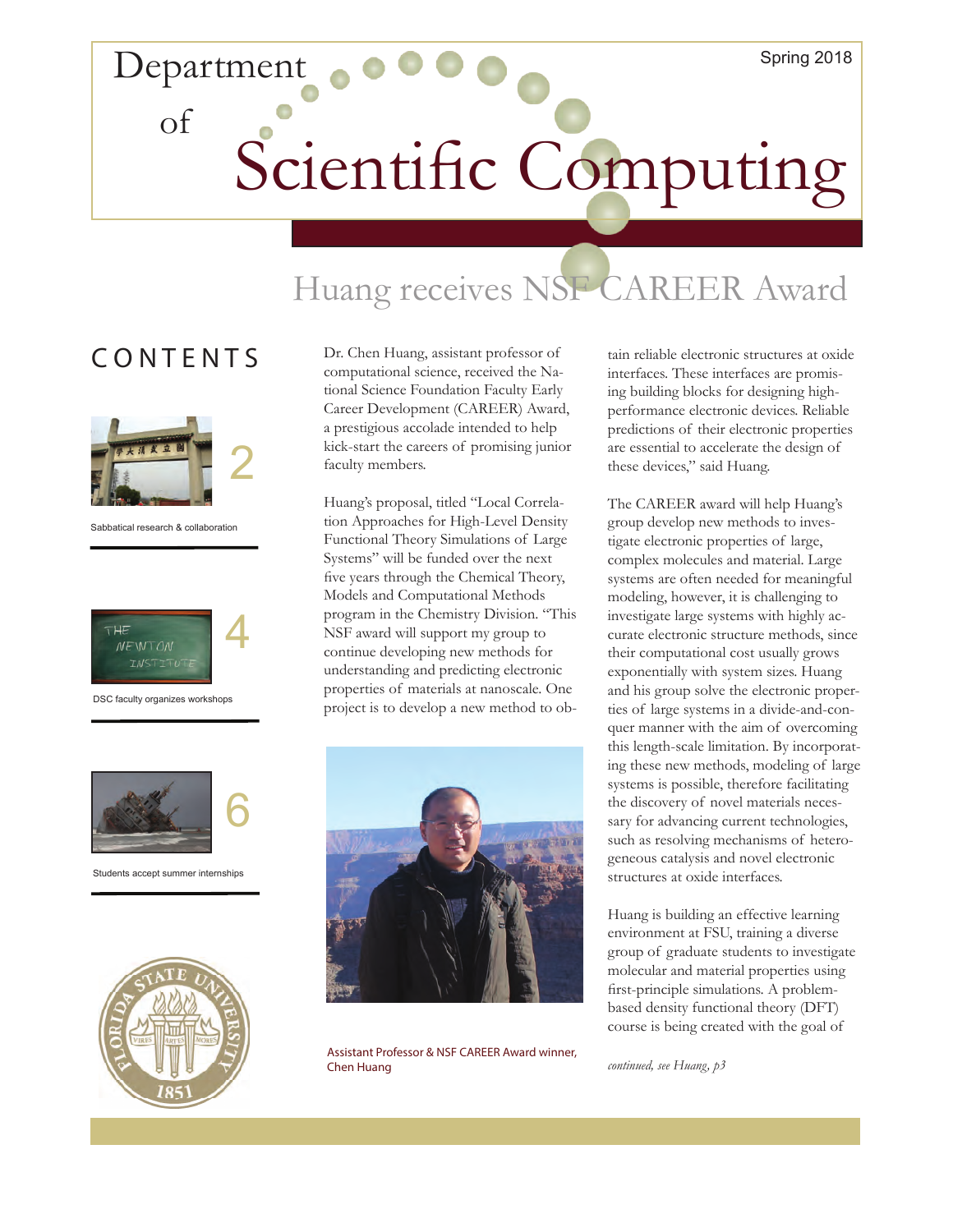## Sabbatical research focuses on collaboration and consultation

Xiaoqiang Wang, an associate professor in Scientific Computing, was awarded a sabbatical for the Spring 2018 semester. Wang, a faculty member at the department since 2006, studies the application of computational techniques to bioinformatics, computational neuroscience and similar biological fields. Wang's research uses numerical analysis and applied partial differential equations with applications to biology, scientific visualization, data mining, and fluid mechanics.

Wang introduced Edge Weighted Centroidal Voronoi Tessellations to the field, an important technique and method that can be applied to image processing, computer vision, data mining, and scientific visualization. His most recent scholarship has focused on modeling and simulation of cell membranes.

Sabbatical applications typically ask for time away from teaching to work on a specified research project – pure theory, a textbook, or preparing new courses. In a departure from the typical sabbatical request, Wang sought time to focus on collaboration with scholars and colleagues as a means to increase the scope, reach, and depth of his own research, and to inform the research of others.

"From the sabbatical, I was seeking new research directions," said Wang, "and looking for ways to spark new ideas. I wanted to share my research ideas with scholars and colleagues, giving them insight into what researchers at FSU were doing.

"Also, I am always looking for good potential students to introduce to our department. I wanted to inform the students about the research we have been doing, so those most interested could apply to our department."

The idea for these extended collaborations came to Wang years ago, influenced by time spent in China during the summer, and conceptualized as an extension of work he did with others. Wang had a short visit with Chengjian Zhang in June, 2016 while in Beijing doing research. At that time, the two discovered a large overlap in their research and discussed possible extensions of research topics and methodologies. Wang found Zhang's work on the Runge-Kutta method of special interest, as this method can be applied to Wang's own mathematical models.



Xiaoqiang Wang (right) assists students after a lecture.

During that time, Wang introduced Zhang's research groups to his scholarship on cell membranes by giving a talk and workshop on the subject. After Wang's presentation, the students expressed high interest in getting deeper into the work, systematically studying Wang's research, and initiating collaborations and extensions of the research.

Wang received interest from another colleague as well. "Professor Xiaoping Zhang at Wuhan University was one of Max Gunzburger's visiting scholars. His office was next to mine during that one year period. He invited me to visit him as well."

When the sabbatical award was granted, Wang accepted the invitations, visiting two universities – Wuhan University and Huazhong University of Science and Technology – both in east central China, to conduct collaborative research; each visit lasted approximately one month. Wang was asked to collaborate with faculty and staff, and to present lectures to each professor's respective research group.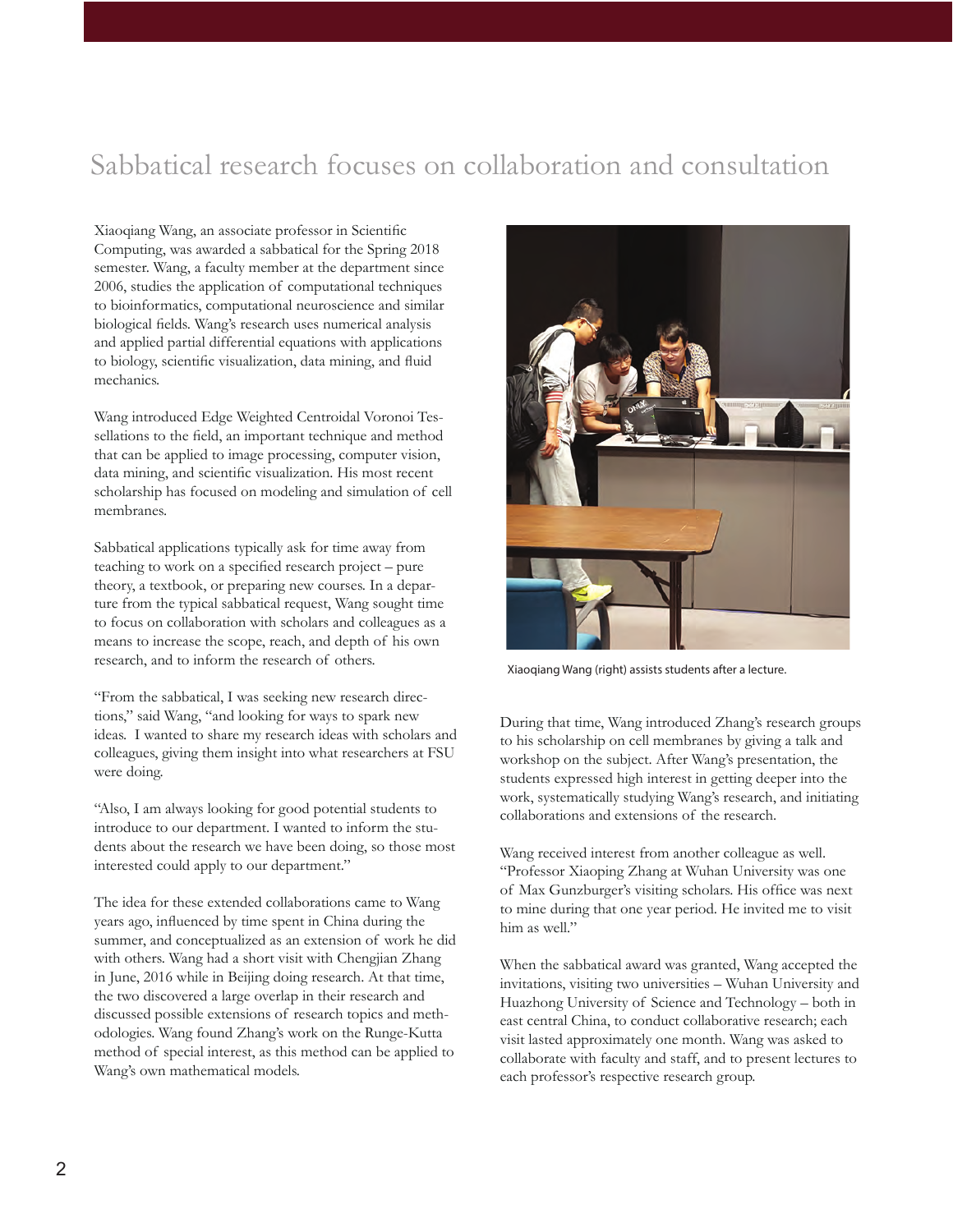"At Huazhong University of Science and Technology, I gave a series of four talks to Professor Zhang's research group. I wanted to systematically present my research in mathematical biology, and discuss the application of phase field methods to the study of bio-membranes. Between talks, I met with his students, giving them a forum to ask any follow up questions to deepen and clarify their understanding.

"Professor Zhang shared some of his ideas with me about the proof of the stability of a numerical scheme used in my research. Some of his students will do some further investigation of that problem.

"At Wuhan University, I had a deep discussion with Professor Xiaoping Zhang, in the area of image processing. We discussed Edge Weighted

### *continued from Huang, p1*

effectively lowering the barrier for students to integrate DFT simulations into their research. Working with the outreach programs at FSU, he con-

tinues involving middle school and high school students in his research to increase their interests in pursuing STEM careers.

Department of Scien-

#### tific Computing

Chair, Gordon Erlebacher, expressed excitement about Huang's research and accomplishments, saying, "Professor Huang exemplifies what the DepartCentroidal Voronoi Tessellations and how the method can be applied in image clustering, and we exchanged ideas about new developments in machine learning. I talked with some students there, and I encouraged them to apply to our department.

"During my trip, Professor Hao Chen at Chongqing Normal University heard about my visit with Professor Chenjian Zhang. Professor Chen strongly encouraged me to visit his research group, and to talk with his students. I was able to visit and give a talk there, and I had some very productive discussions with his students."

Wang's sabbatical benefits the university at multiple levels. For the department, Wang plans to introduce his newly acquired methods and approaches to two graduate courses,

Scientific Visualization and Scientific Programming. Concepts and ideas generated through discussions of the most recent developments in image processing techniques (one of Wang's primary research streams) can be used in these courses, and students enrolled in the classes can select projects that apply numerical methods used to solve partial differential equations in individual and group projects. At a broader level, sister departments and the university-at-large can use Wang's collaborations to generate new research in cell numerical simulations, especially in biology, mathematics, medicine, and engineering.

For more, go to www.hust.edu.cn www.whu.edu.cn http://people.sc.fsu.edu/~wwang3/

\_\_\_\_\_\_\_\_\_\_\_\_\_\_\_\_\_\_\_\_

ment of Scientific Computing stands for: the development of new computational algorithms of societal import. His work skillfully melds Mathematics, Computing and Science to create algo-

"This NSF award will support my group to continue developing new methods for understanding and predicting electronic properties of mate-

rial at nanoscale." --- CHEN HUANG

rithms that will significantly advance fundamental material science."

Huang earned his Ph.D. in physics from Princeton University in 2011 and was a postdoctoral associate in the Theoretical Division at Los Alamos National Laboratory prior to joining the Department of Scientific Computing in 2014. He is the third recipient of the CAREER Award in the Department of Scientific Computing.

The NSF CAREER Award supports junior faculty in research and career advancement, emphasizing the importance on the early development of academic careers. For more information on the CA-

REER Award, go to www.nsf.gov.

\_\_\_\_\_\_\_\_\_\_\_\_\_\_\_\_\_\_\_\_

For more information on Huang and his group, go to https://sites.google. com/site/huangfsu/home.

For more on the department, go to sc.fsu.edu.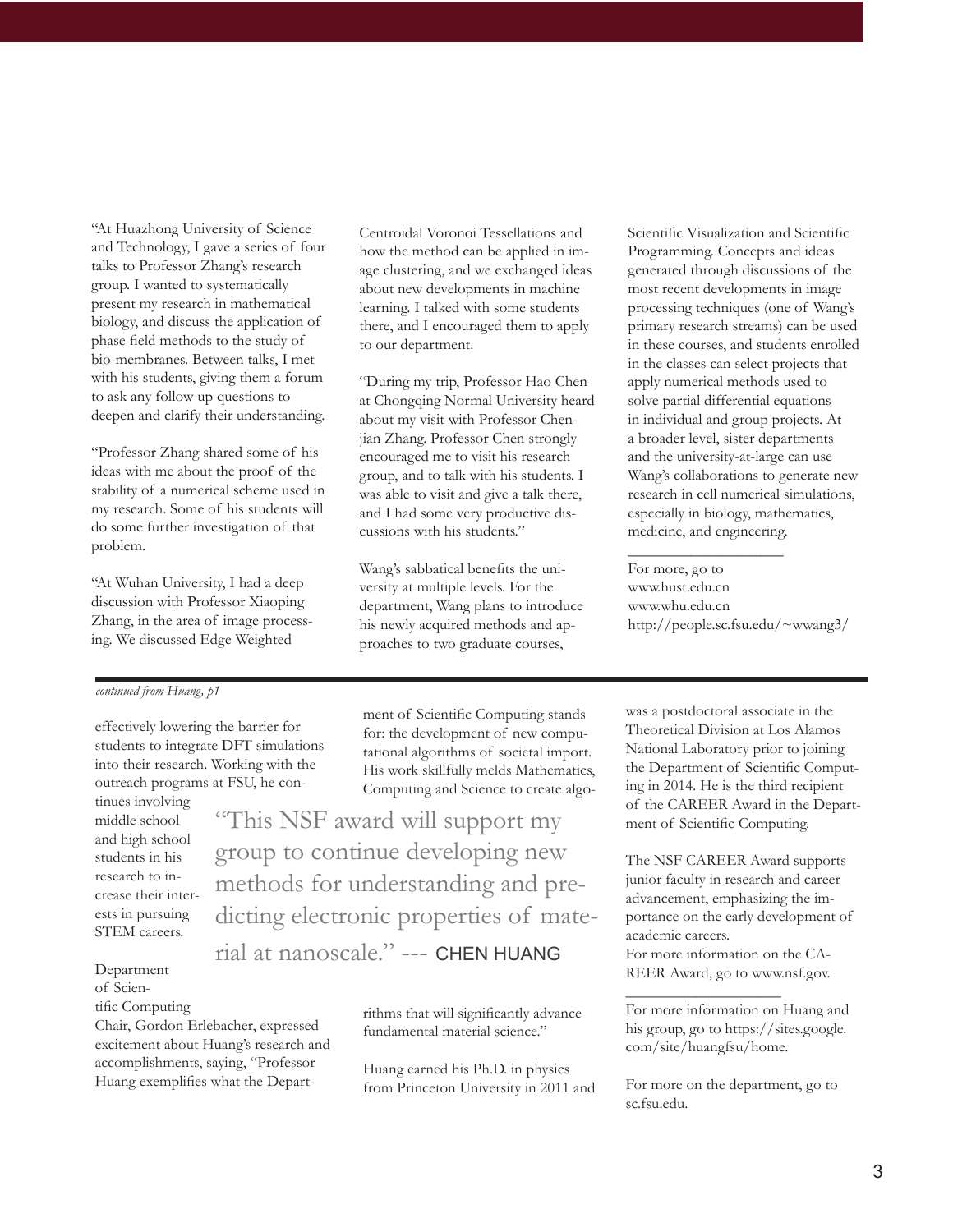## Gunzburger organizes international workshop series

A series of international uncertainty quantification workshops is underway at the Isaac Newton Institute for Mathematical Sciences. The workshops were designed to bring together an international cadre of research scholars and thinkers to learn, exchange ideas, and collaborate over a six-month period. A chief objective of the series is to bring together applied mathematicians and statisticians to study the latest developments in uncertainty quantification, and to exchange approaches to research between the two fields. Five core themes of common interest to statisticians and applied mathematicians provide the focus: (1) surrogate models, (2) multilevel, multi-scale, and multi-fidelity methods, (3) dimension reduction methods, (4) inverse UQ methods and (5) careful and fair comparisons.

"We've been planning this workshop series for about 3½ years or so. Some of the applied math and statistics community have been separate and have separate views on how to quantify uncertainties. One of our goals was to get people from the math and statistics communities together to exchange approaches," said Max Gunzburger, DSC professor and workshop organizer. "We each have some ideas and want to see not who's doing it better, but what approaches or combined approaches work best for which problems."

Uncertainty quantification (UQ) is a method of calculating ambiguity in complex mathematical systems. It is used to study problems such as climate, weather, minor

earthquakes, ocean modeling, or can be about designing a car or a car engine. Commercial and industrial vendors are interested in uncertainty as manufacturers need to know how their product will fare given a range of real world conditions. For example, they may want to know whether their product or device will withstand a certain amount of



Max Gunzburger

load, or force, and they want to be able to make predictions that correspond to reality as closely as possible.

"When you're solving most computational models, you begin with a computer model, input some data and then get a specific answer based on the model and the inputs. If you have uncertain inputs to the problem – for example, if you're trying to determine whether a hurricane is going to make landfall in a certain area at a certain time -- you begin to deal with probabilities, because you don't know precisely what outcomes to expect, and small changes may mean



"Applied mathematicians tend to develop very complicated models. When dealing with uncertainty, they try to get a good, accurate description of the problem; this allows them to develop the most accurate model they can. To run one of these very complicated models is very expensive, so they try to get a very accurate description of the uncertainty. On the other hand, statisticians have a lot of probabilistic methods for developing the amount of uncertainty. The workshop series was to get these approaches together for deep collabora-

*continued, see Gunzburger, p8*

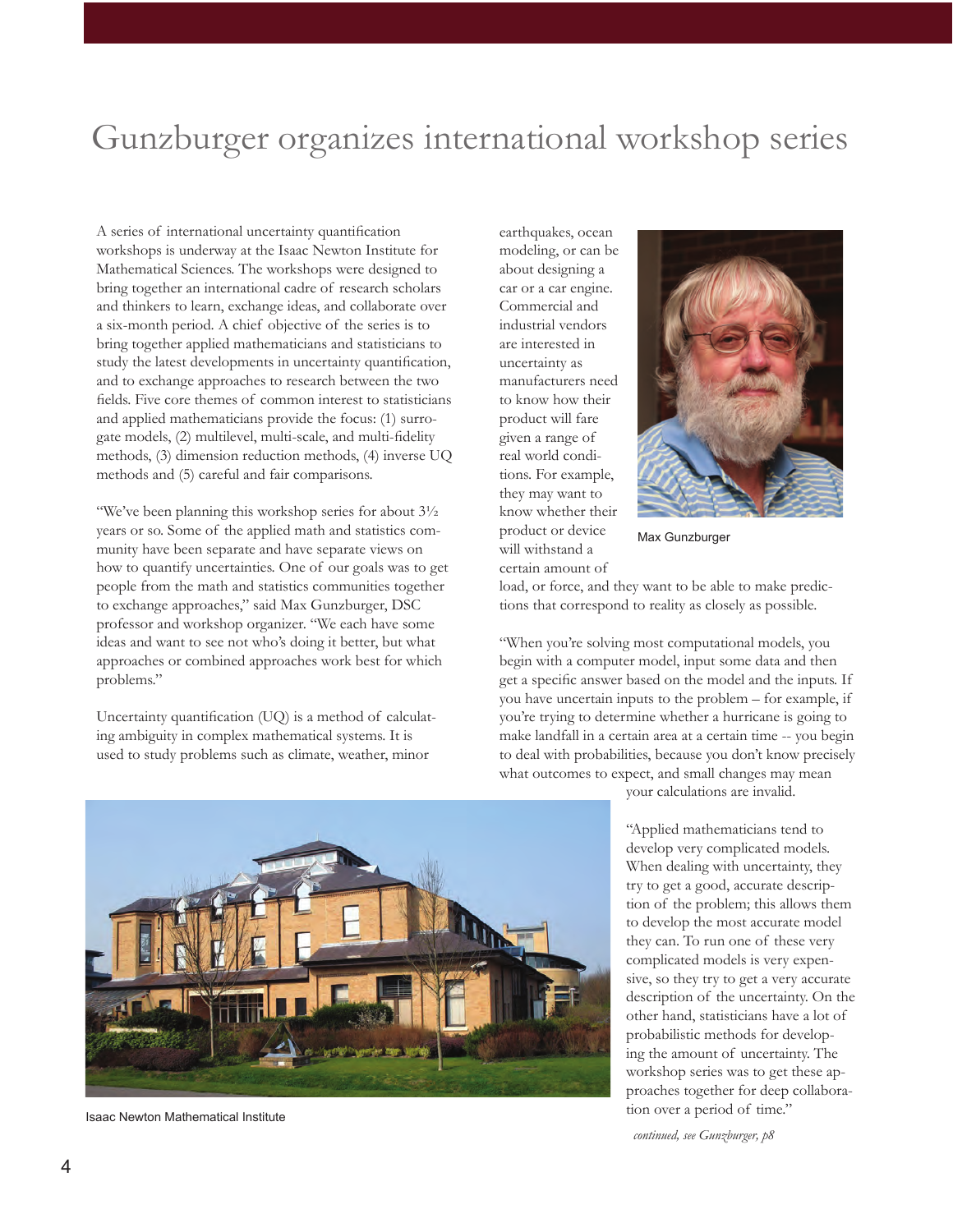## Grad student wins prestigious university award

Amirhessam Tahmassebi, a graduate student in the Department of Scientific Computing, recently received an award for exceptional creativity and scholarship. The Graduate Student Research & Creativity Award recognizes the superior scholarship of FSU graduate students. Tahmassebi received the award for outstanding contributions to research and creative endeavors through publications and presentations in the natural and physical sciences, including mathematics and engineering. A doctoral candidate studying medical imaging, Tahmassebi was one of a highly selective group of advanced students recognized for the depth, volume and creativity of his research.

Tahmassebi learned about the award from Professor Anke Meyer-Baese, his mentor and dissertation director. His aptitude for research was apparent early on, when Tahmassebi excelled in one of her courses. "My first interaction with Amir was in my Data Mining course where he went above and beyond in his independent project and proved himself to be an outstanding student. Amir demonstrated the ability to work independently with great creativity and enthusiasm, putting in many long hours. He was usually the first one in the lab in the morning and the last to leave in the evening," Meyer-Baese said.

For much of his time as a graduate student, Tahmassebi has been involved in a cross-disciplinary approach, combining applied mathematics with machine learning and medicine. His main research is two-fold: (1) incorporating key aspects of neuro-biological networks into intelligent computer-aided diagnosis systems via machine learning algorithms and (2) applying knowledge from CAD systems to cancer research. By observing key biological systems, Tahmassebi has been able to formulate theories, then translate those theories into technical systems.

"One of my primary aspirations is to focus my career on the study of biological processes based on mathematical models and use this high level of abstraction to decode the "language" of cells and to obtain insights into how signals from the environment are processed and how decisions for proliferation or differentiation are regulated," said Tahmassebi. "I am interested in understanding complex, dynamic systems as seen in nature – such as neural circuits in the brain or gene regulatory networks in cells."

The depth and originality of Tahmassebi's research approach and his ability to develop sophisticated computational tools for analysis are the foremost reason he was

tapped for the award. Since arriving at Scientific Computing, he has created and implemented highly sophisticated computational models for his research in breast cancer and dementia. Many of these tools can be used in other disciplines with applications to different, unrelated problems.

"In brain research, Amir went beyond the state-of-the-art concept of static graph theory and proposed dynamic graph theory to analyze and predict the temporal behavior of disease. In breast cancer research, he discovered the most important parameters extracted from MRI in the



early prediction of the response to neo-adjuvant chemotherapy. For both, he processed multi-parametric imaging techniques and proposed analysis modalities that will lead to a breakthrough in our understanding of both brain and breast disease," said Meyer-Baese

Tahmassebi combines his ability to conceptualize problems from technical, abstract and multidisciplinary prisms and combines it with diligence

Amirhessam Tahmassebi

and prolific writing. He has published nine peer-reviewed papers; in eight, he is first author. He has eleven accepted peer-reviewed papers in the pipeline and will soon be published. His reputation and research is widely admired, and he is working – by invitation – with some of the fields' most highly regarded scholars, both nationally and internationally.

*continued, see Tahmassebi, p8*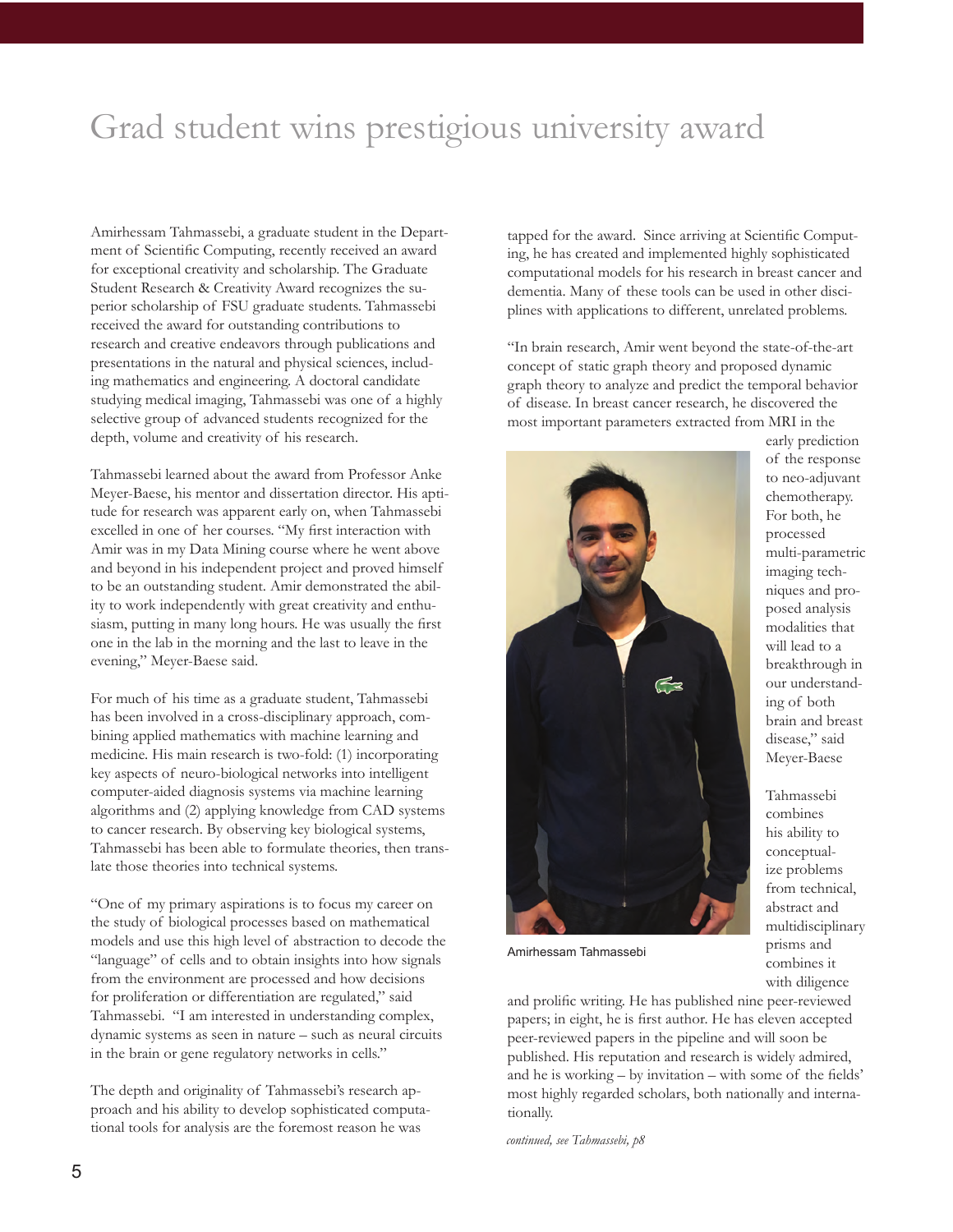## Grad students secure summer internships

This summer, Ezra Brooker plans to participate in a workshop program at Los Alamos National Laboratory (LANL) in Los Alamos, New Mexico. A DSC grad student, Brooker was selected as part of LANL's Computational Physics Student Summer Workshop, sponsored by the Advanced Scientific Computing Division. The workshop has twelve different projects covering topics such as astrophysics, fluid dynamics and molecular dynamics, with 2-3 students assigned to each project.

Brooker will work with Chris Fryer, a theoretical astrophysicist who made important scientific contributions in the area of core-collapse supernovae, gamma-ray bursts, and supernova remnants. "I will be working with a student from another university as an equal research partner," said Brooker. "Both of us will be mentored by Chris Fryer on his "Stardust" research project. The program is very similar to an REU (Research Experience for Undergraduates) in structure. I will be attending the 10 week computational workshop beginning in June."

Brooker has been working on a loosely related project with his advisor and DSC professor, Tomek Plewa, and hopes to continue this research at the conclusion of the summer workshop with Fryer. "I'll be continuing and expanding on the topic, but I do not know at this time if Chris will be involved after this summer or not. Being admitted to the workshop AND assigned the Stardust project is a textbook example of very fortunate luck!"

Often, workshop participants are required to present their research in a short slide or poster presentation at the conclusion of the program and the project group submits the work for publication or a conference presentation. Brooker will at-



Celine Nagales explains her research poster at Computational Exposition



Grad student Ezra Brooker

### STARDUST PROJECT

Supernovae are the sites of production and dissemination of most of the heavy elements. The distribution of these elements, especially the ratios of different isotopes, can be used to test our understanding of the engine behind these supernovae. Supernova dust grains are one of the leading probes used to study supernova isotopics.

This project will work with multi-dimensional supernova explosion calculations, using statistical methods to compare to dust grain data to constrain the properties of the supernova engine. Depending upon the interest of the students, they will focus on detailed nucleosynthetic yield calculations, dust formation or statistical methods to compare the simulation results to the existing data.

tend the workshop from June 11th to August 17th.

\_\_\_\_\_\_\_\_\_\_\_\_\_\_\_\_\_\_\_\_

For more on the Computational Physics Student Summer Workshops, go to: http://www.lanl.gov/org/padwp/ adx/computational-physics/summerworkshop/index.php.

Grad student Celine Nagales will intern this summer at the Florida Bureau of Archaeological Research (BAR), located on the property of Mission San Luis. The BAR is responsible for all archaeo-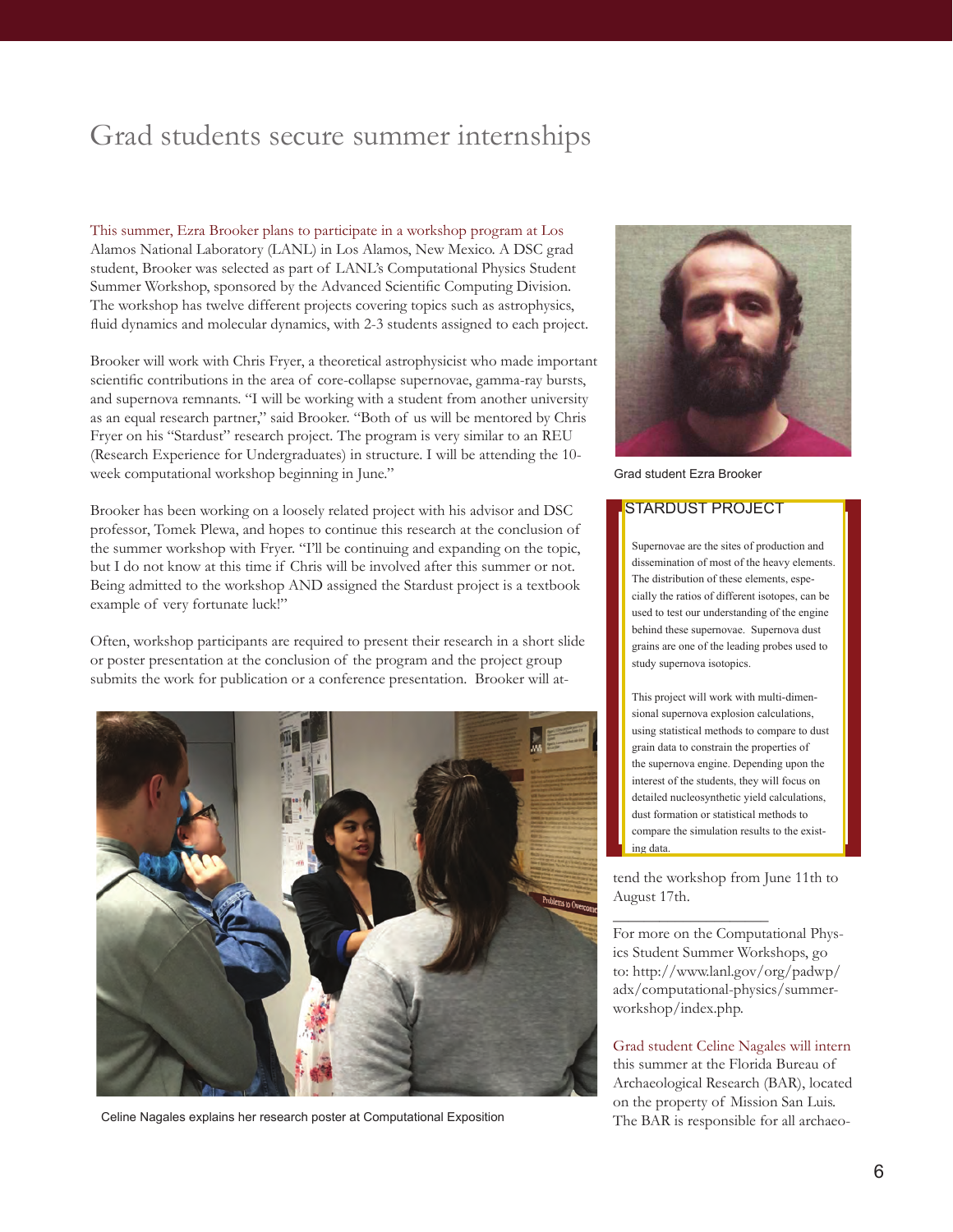### Cheung studies new methods using polynomial extensions

James Cheung, a student of Professor Max Gunzburger, has completed the requirements for the Ph.D. in computational science. Most recently, Cheung was a Graduate Student Research Assistant for the department. During his years as a student, he interned at Oak Ridge National Laboratory in Tennessee, and Sandia National Laboratories in Albuquerque, New Mexico. At Oak Ridge, Cheung worked on the development and analysis of a two-level sparse grid collocation method for reducing the cost of determining the expectation of hyperbolic stochastic PDE by using asymptotic series model reduction. At Sandia, Cheung worked on the development and implementation of a Schwarz alternating approach for the nonlocal-to-local coupling of the classical density functional theory equations to the Poisson-Nernst-Planck equations on HPC clusters.

Cheung's dissertation, Overcoming geometric limitations in the finite element method by means of polynomial extension, presents a new approach for approximating the solution of second order PDE and interface problems. Using the finite element method, Cheung used polynomial extensions to enforce that a suitably constructed extension of the numerical solution

logical materials recovered on state lands and state waterways. As part of her project, Nagales will be using photogrammetry to render 3D models of the artifacts of the Maple Leaf, a shipwreck which sank off the St. Johns River near Jacksonville during the latter part of the Civil War. The ship was retrieved from the St. Johns in 1984; because the ship was encased in mud, its contents were preserved. The collection of artifacts from the Maple Leaf shipwreck was originally cataloged in the 1990s.



James Cheung presenting his research

matches the boundary condition given by the continuous problem. This approach is simple to implement and is optimally convergent with respect to the best approximation results given by interpolation.

"As a student of the Department of Scientific Computing, I felt that there were many opportunities for academic, professional, and personal growth," said Cheung. "The interaction with students and faculty here have opened

"The Maple Leaf collection includes an officer's sword, pieces of a violin, china sets – it's a large project with many pieces," Nagales said. " I'll be scanning the pieces into a database and experimenting with different scanning methodologies to include a laser scanner, from the Morphometrics Lab, and photogrammetry. "

Once these objects are completely rendered in 3D, these models will be shared with the public online. The BAR is currently exploring means of my mind to the many different facets of science – something that is seldom found in other academic departments." James will work as a postdoctoral research assistant in Professor John Burns' group in the Interdisciplinary Center for Applied Mathematics at Virginia Tech. His research will focus on numerical solution methods for Riccati equations in relation to optimal control theory.

\_\_\_\_\_\_\_\_\_\_\_\_\_\_\_\_\_\_\_\_ For more, go to sc.fsu.edu.

sharing the collection online and has developed a website to showcase collections that represent the history of Florida here: http://floridahistoryin3d. com/.

Nagales will begin working with the BAR in early summer with Dr. Steve Karacic and Dr. Kathryn O'Donnell Miyar.

For more, visit

\_\_\_\_\_\_\_\_\_\_\_\_\_\_\_\_\_\_\_\_

http://www.mapleleafshipwreck.com http://morphlab.sc.fsu.edu/